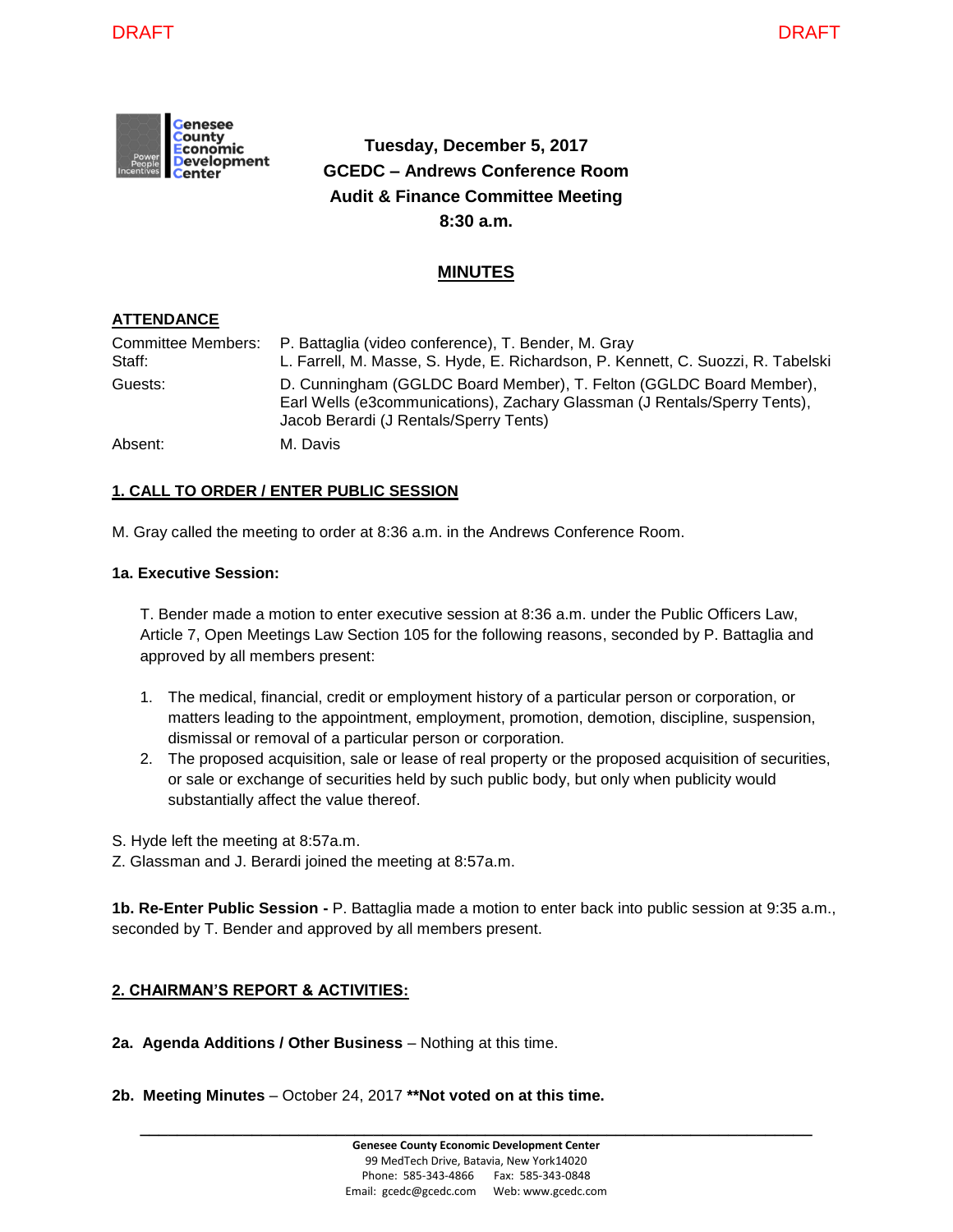# **3. DISCUSSIONS / OFFICIAL RECOMMENDATIONS OF THE COMMITTEE:**

**3a. \$33M STAMP Grant Draw Review YTD** – L. Farrell informed the Committee that the Agency has received draws #1-12; draw #13 is still in process. L. Farrell and M. Masse have been working with the State to set up an imprest account to save on interest expense related to the line of credit. An amended Grant Disbursement Agreement has been executed to allow for this, so we are now just waiting for the initial deposit into the imprest account.

**3b. October 2017 Financial Statements** – L. Farrell reviewed the financial statements and noted the following:

- Unrestricted cash increased, and restricted cash decreased due to Empire Pipeline, Inc. project origination fee being released from restriction in October; The fee was collected in December 2016, but was not earned until the company received approval from FERC (Federal Energy Regulatory Commission).
- The line of credit and grant receivable increased related to approx. \$1.3M in STAMP activity.
- RLF #1 funds are recorded as internally reserved cash as there are no longer restrictions on their use. Currently the funds are used for loans and internal borrowing to save on interest expense related to use of a line of credit.
- Restricted cash loan funds include funds that are committed to Yancey's Fancy. Once these loan funds are repaid, through a GGLDC loan, they will be defederalized. About \$178K of the GAIN! Loan funds on hand are committed to Sandvoss for a loan. The balance of the funds is restricted for the use of future loans.
- Workforce Development grant funds are restricted and the grant revenue will be recognized as we make qualifying expenditures.
- Dues and Subscriptions are over budget due to the funding commitment to Greater Rochester Enterprise (\$50K) being paid in full and Invest Buffalo Niagara (\$12.5K) being paid early in the year.
- All other expenditures are in line with the budget, except where noted.

# **P. Battaglia made a motion to recommend approval of the October 2017 Financial Statements as presented, motion was seconded by T. Bender. Roll call resulted as follows:**

- P. Battaglia Yes (video conference)
- M. Grav Yes
- T. Bender Yes
- M. Davis Absent

#### **The item was approved as presented.**

**3c. Insurance Renewal –** L. Farrell shared that as the Committee requested at their last meeting, Joe Teresi (Tompkins Insurance, Broker) went out to bid for the Agency's 2018 insurance renewal. Selective continues to be the best carrier for the Agency's insurance needs. Joe Teresi explored several other markets and found no one else was able to compete with the insurance program being offered by Selective. Eleven insurance companies were reached out to and Selective was the only one to submit a proposal. We hope that Selective continues the practice of waiving premiums for cost of construction as it relates to the development of STAMP. This has been a huge concession on the part of Selective when proper evidence of risk transfer is provided, and a prime contract is used with contracts for construction projects. The renewal premiums are consistent with the expiring 2017 policy term.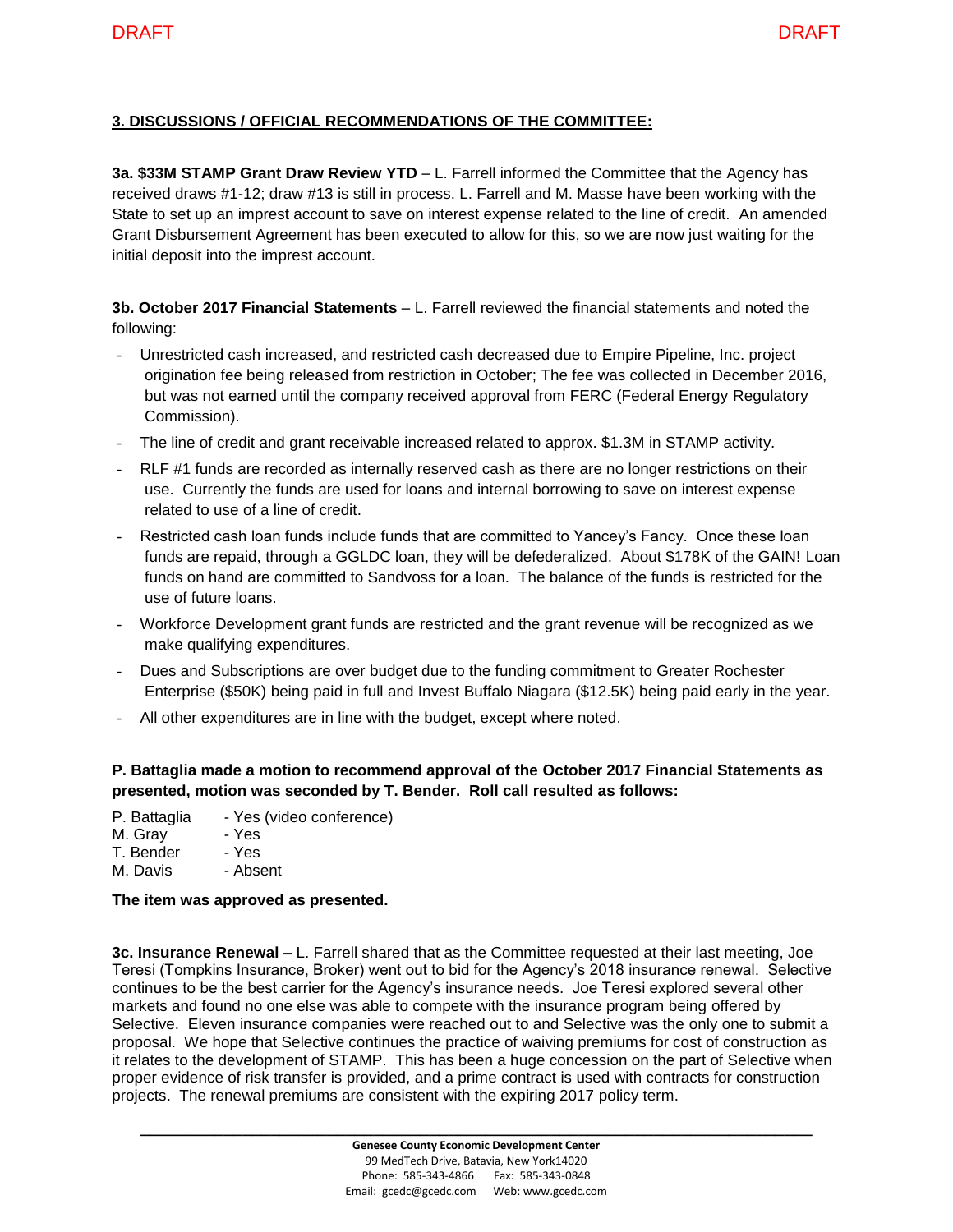Erie & Niagara Insurance carries the property insurance for the houses at STAMP. The annualized price for this remains consistent. Once all houses are demolished, this coverage won't be needed.

L. Farrell asked the Committee to recommend approval of the insurance renewal with Selective for property, general liability, workers compensation, etc., and continuing with Erie & Niagara Insurance for STAMP Property and Travelers Insurance for the Crime Policy as presented in the Committee's meeting packet. The cost may increase or decrease throughout the year given the potential purchase or sale of land.

**P. Battaglia made a motion to recommend approval of Insurance Renewal as presented, motion was seconded by T. Bender. Roll call resulted as follows:**

P. Battaglia - Yes (video conference)

M. Gray - Yes

T. Bender - Yes

M. Davis - Absent

# **The item was approved as presented.**

**3e. Invest Buffalo Niagara: Funding Commitment –** R. Tabelski shared that Invest Buffalo Niagara (InBN) is a non-profit regional economic development organization, supported by a team of private and public-sector leaders dedicated to improving economic performance in Buffalo Niagara/Western New York. InBN's primary goals are to retain and expand existing business and to professionally market the region as a competitive, vibrant and high-profile place for business locations and growth. To support business attraction, expansion, entrepreneurship and innovation, InBN collaborates with local businesses, universities, not-for-profit organizations and government leaders to deliver a unified response to regional economic development opportunities.

InBN is an integral partner in our sales/marketing efforts for the attraction of new companies to our community. Other services beyond regional site selection include marketing and design services, online property listings (CLS system) for development sites, data and demographics reports for business development support, graphics support for brochures, ads, and other marketing collateral, as well as publicizing and supporting the GCEDC and STAMP initiative in Western New York/Western New York Regional Council. InBN's staff has shown a tireless commitment to support and advocate for our economic development goals and strategies particularly as it relates to STAMP.

This funding request has been included in the Agency's 2018 budget.

P. Battaglia requested that the Board be provided with some specifics about things they've done for us or projects they've brought to us over the past year.

R. Tabelski shared that she will bring something back at the January meeting for the Board to review.

\*\*See approval below.

**3f. Greater Rochester Enterprise: Funding Commitment –** R. Tabelski shared that Greater Rochester Enterprise (GRE) is a regional economic development organization supported by a team of private and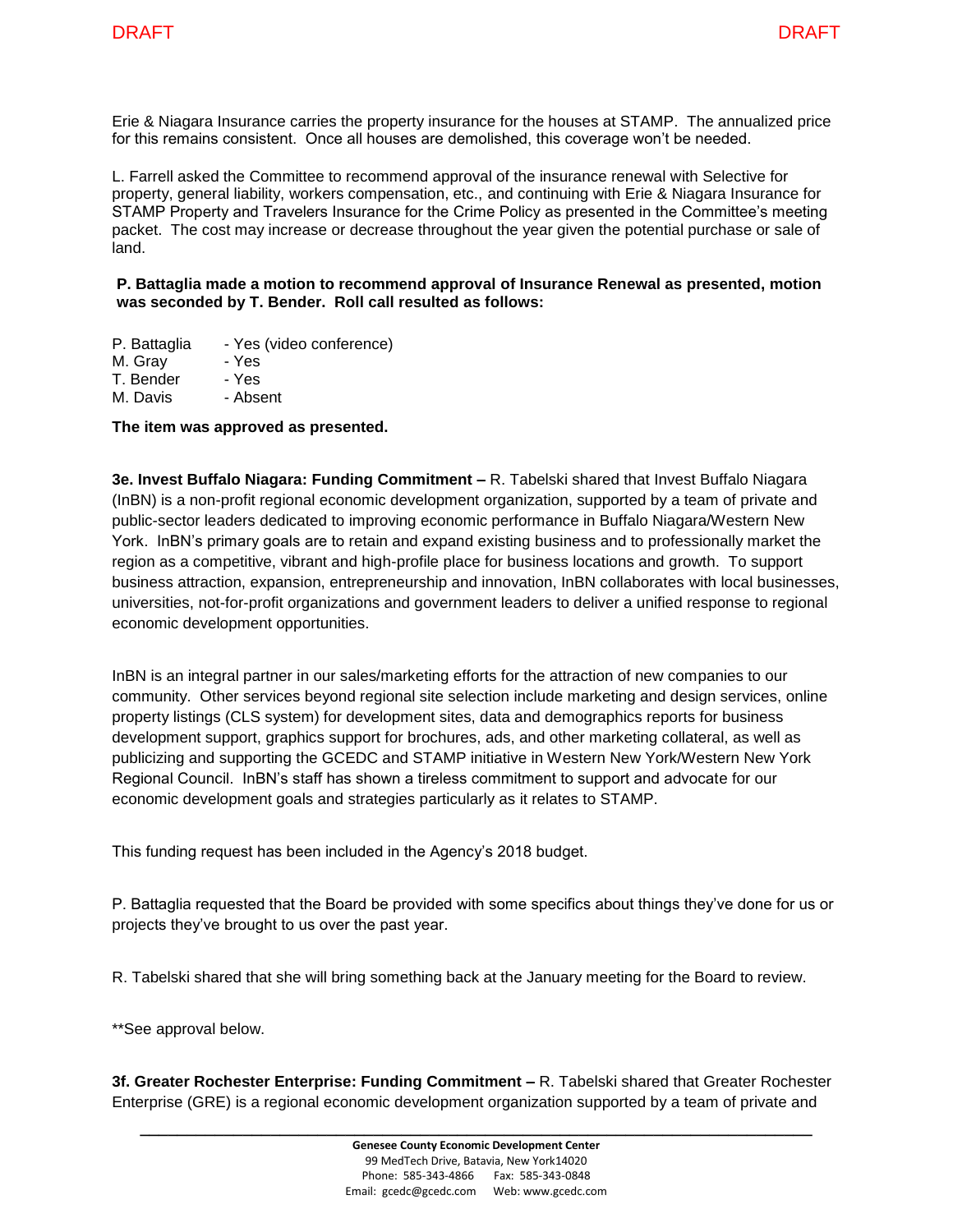public-sector leaders dedicated to improving economic performance in the Rochester/Finger Lakes Region. GRE's primary goals are to retain and expand existing business and to professionally market the region as a competitive, vibrant and high-profile place for business location and growth. To support business attraction, expansion, entrepreneurship and innovation, GRE collaborates with local businesses, universities, not-for-profit organizations and government leaders to deliver a unified response to regional economic development opportunities.

Funding GRE provides the GCEDC with full access to all of GRE's sales and marketing campaigns, advocacy on behalf of our agency for all our parks as well as an executive board seat that allows Steve Hyde to serve on GRE's Board of Directors and on their Governance Committee. GRE's staff has shown a tireless commitment to support and advocate for our economic development goals and strategies particularly as it relates to STAMP. GRE has provided countless hours of support, strategy development interaction, and advocacy for and to Steve Hyde to advance STAMP as a regional priority both in the Finger Lakes Regional Economic Development Council and at the highest levels of New York State Government. GRE has been very active in the sales efforts to attract the first company to STAMP, including multiple trips to Albany on our behalf.

This funding request has been included in the Agency's 2018 budget.

**P. Battaglia made a motion to recommend approval of a commitment of \$25,000 to Invest Buffalo Niagara for 2018 and a commitment of \$50,000 to Greater Rochester Enterprise, motion was seconded by T. Bender. Roll call resulted as follows:**

- P. Battaglia Yes (video conference)
- M. Gray Yes

T. Bender - Yes

M. Davis - Absent

**The item was approved as presented.**

**3d. e3communications Public Relations Contract –** R. Tabelski shared that strategic public relations, message development, and media relations assistance has been provided as a professional service by Earl Wells of e3communications since 2012. His firm assists the CEO and the Director of Marketing with writing, editing, and disseminating press releases, opinion pieces, etc. e3communications also assists to coordinate press events, special events, and public appearances, supplying programs, agendas, and talking points. They also serve as a strategy advisor to our agency in many capacities.

The amount of the contract is \$1,625 per month (\$19,500 annually) and has been included in the Agency's 2018 budget.

**P. Battaglia made a motion to recommend approval of the e3communications Public Relations Contract for 2018 not to exceed \$19,500 as presented, motion was seconded by T. Bender. Roll call resulted as follows:**

P. Battaglia - Yes